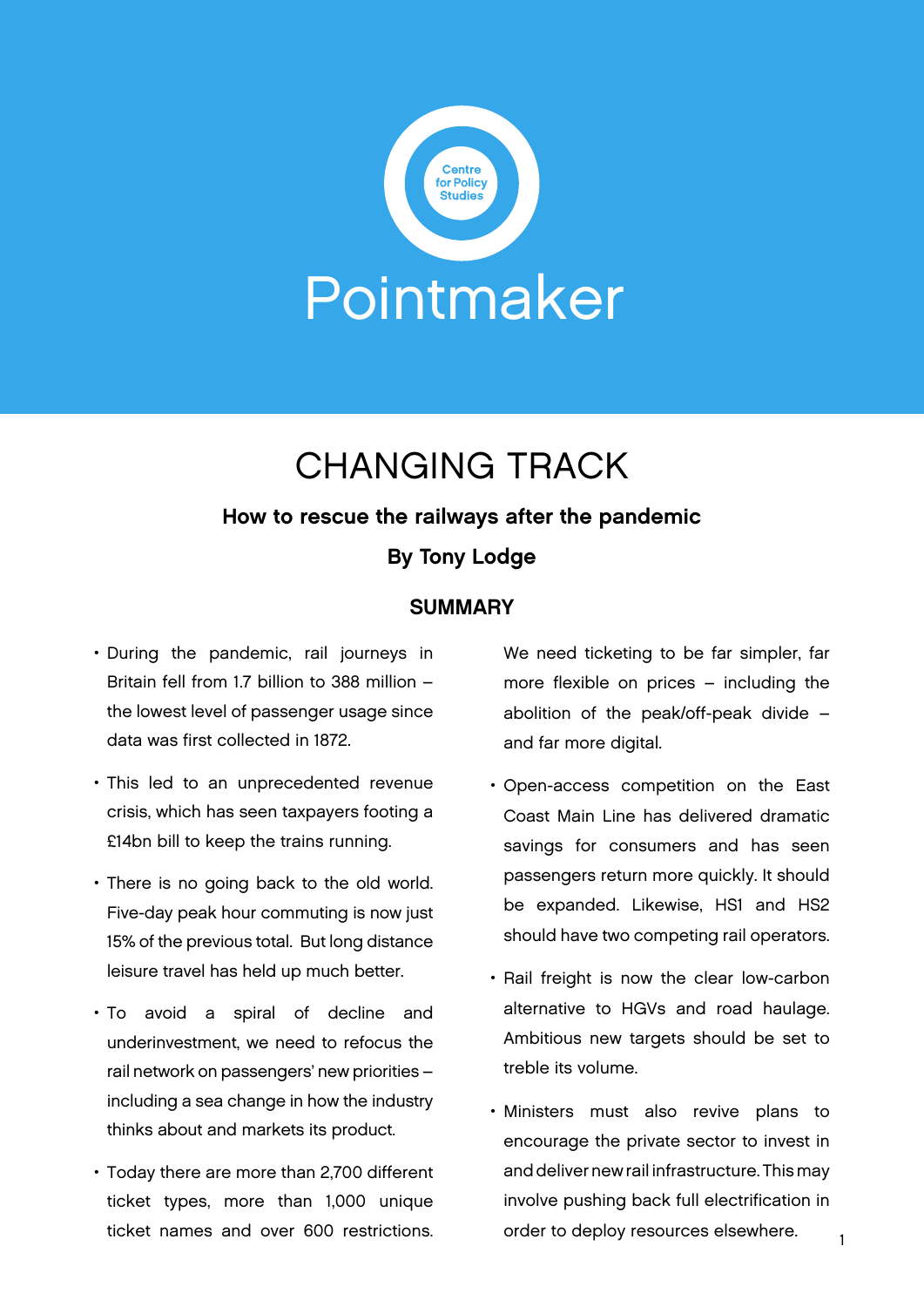

## INTRODUCTION

A revenue, not a ridership, crisis

After years of investment, record passenger growth and genuine improvement in Britain's railways, we are now at a crossroads, with a severe risk that both the network and the industry go into steep decline.

Since Boris Johnson told the nation to work from home in March 2020, the UK's train networks have seen a rapid decline in passengers and

income. In 2020-1, rail journeys in Britain – which had been enjoying average annual increases of 3.5% – fell by 77% to 388 million, compared to 1.7 billion the previous year. This was the lowest level of passenger usage since data was first collected in 1872.

Billions of pounds of taxpayers' cash has been given to rail companies to help them make it through the pandemic, but services have still had to be cut and rail fares rose by 3.8% in March 2022.



#### Rail passenger journeys – April 2019 to 31 December 2021

Source: Office of Rail and Road – October-December 2021

Life is now returning to normal. But the rail network is moving to a 'new normal' that is very different from before. Pre-pandemic fare structures are increasingly at odds with new travel flows. Rail has in effect lost its monopoly – commuters no longer have to travel by train to work five days a week at peak times, as employers encourage working from home and flexi-working. The once lucrative consumer season ticket market has been especially badly hit, but longer-distance business travel has also suffered.

At one stage of the pandemic passenger numbers fell to just 5% of normal. In the autumn of 2021, they drifted back to around 60% before beginning to fall sharply again as the Omicron variant hit. The last three months of 2021 saw usage average at 61.8% of the same prepandemic period in 2019.

More than half of all rail journeys are now for leisure, not work. Before the pandemic the split was one third leisure, two thirds work.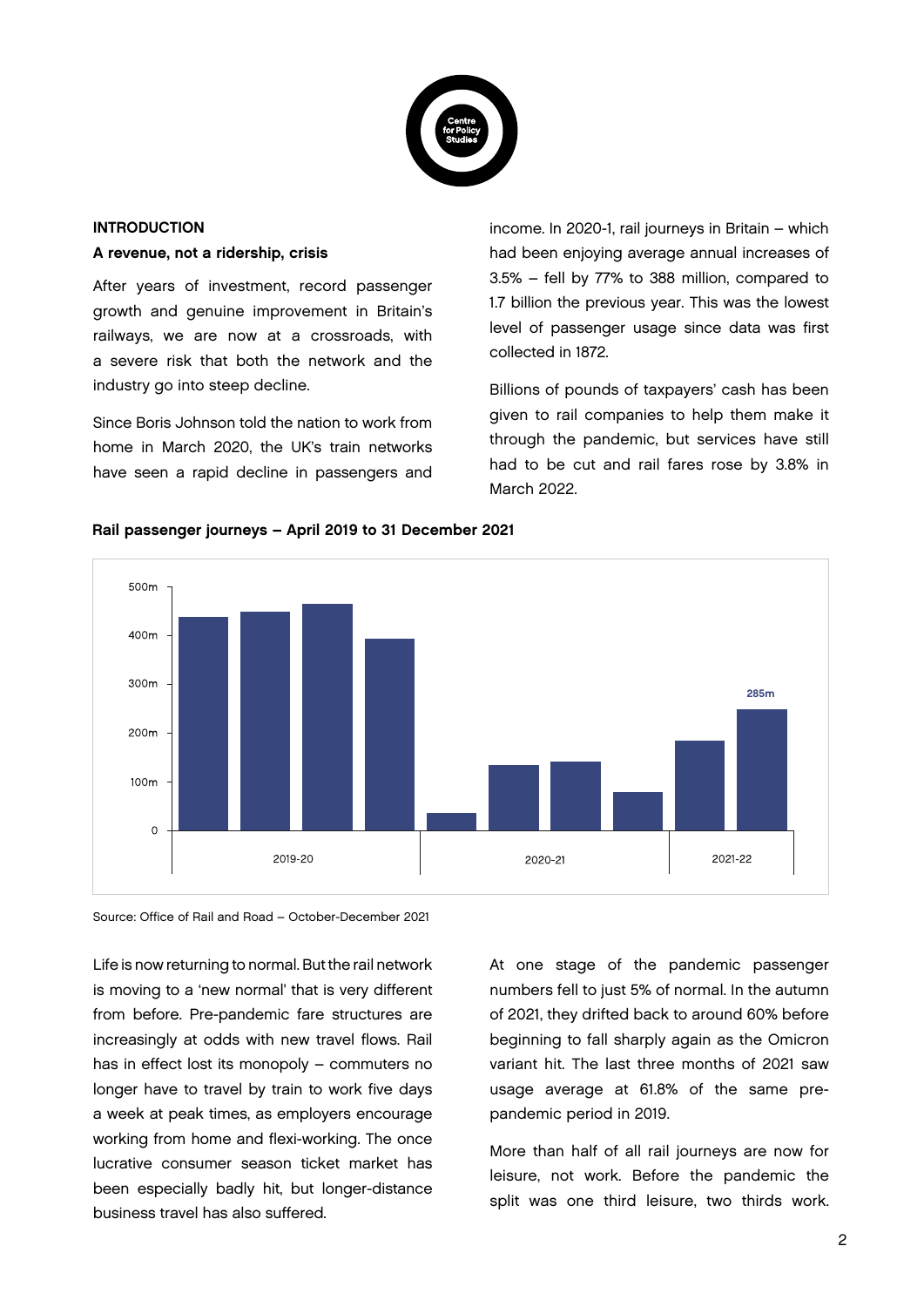

Commuter journeys remain at only 45% of prepandemic levels, and only 41% into London. Importantly, changes in usage continue to vary by ticket type. The 236 million journeys made between October and December 2021 using ordinary tickets equate to 77.5% of usage two years ago. By contrast, the 48 million journeys made this quarter using season tickets equate to just 30.9% of usage two years ago.<sup>1</sup>

Five-day peak hour commuting – Monday to Friday – can be calculated to be around just 15% of the previous total and there is no evidence this once lucrative market will ever return.

Most commuting now takes place Tuesday to Thursday; Mondays are 20% lower and Fridays are 50% lower than before the pandemic.<sup>2</sup>

Unless the railways can adapt to the new travelling environment, we risk a spiral of decline and underinvestment. Fares will rise further to cover operating losses, driving more people on to the roads, cutting passenger numbers, forcing fares to rise further. Even then, there is no guarantee that the Treasury will be willing to swallow the losses from running the railways on a far lower userbase indefinitely, raising the prospect of a second Beeching Axe being swung further down the line.

This might seem like a frightening prospect. But the good news is that if we get things right, we can create a rail system that is closer to its consumers, more responsive to demand, more convenient to use, more digital and more innovative. Indeed, the impact of the pandemic, coinciding with the end of rail franchising and the Williams-Shapps 'Plan for Rail' White Paper,<sup>3</sup> presents a once-in-a-generation opportunity to increase efficiencies, remove cost and provide rail passengers with the service and modern retail proposition they need.

Commuter journeys remain at only 45% of pre-pandemic levels, and only 41% into London. Staggeringly, five-day peak hour commuting – Monday to Friday – stands at just 15% of the previous total and there is no evidence it will ever return.

In this paper, we will outline four areas in particular where reform is needed: a stronger focus on customer experience and consumer need; the introduction of greater competition and choice; support for rail freight; and reforms to infrastructure and investment to modernise and decarbonise the railways.

#### 1. A RAIL SYSTEM BUILT AROUND THE CUSTOMER EXPERIENCE AND CONSUMER NEED

The most important change post-pandemic is to recognise that the customer proposition for rail has fundamentally changed. The old practice of having very high fares at what used to be peak travel times is no longer appropriate, because rail has lost its monopoly over peak travel to Zoom and home working.

We are seeing passengers return, but their daily needs, working behaviour and expectations have changed, which is further influenced by cost-of-living pressures. However, it is not all bad news: passenger ridership at weekends is now approaching pre-pandemic levels and may eventually overtake commuters.

2 RAIL Magazine, March 22, 2022

<sup>1</sup> Office of Road and Rail, Passenger Rail Usage 2021-22 Q3, March 2022

<sup>3 &#</sup>x27;Great British Railways – the Williams Shapps Plan for Rail' – White Paper, May 2021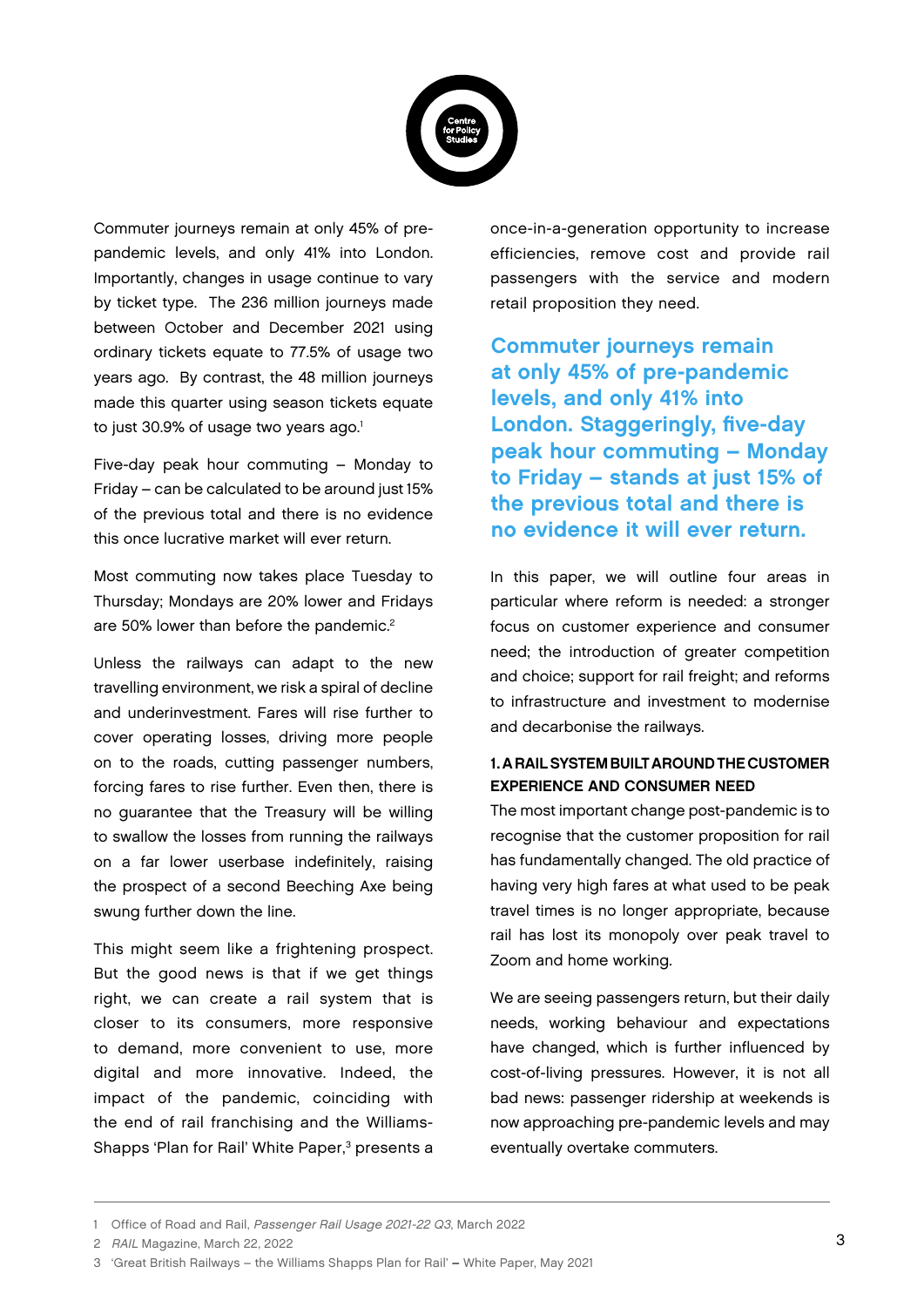

We cannot see exactly what the new world will look like but we can see some of the outlines very clearly. The long-distance (InterCity and noncommuter) sector recorded 25 million journeys between October and December 2021. This gives relative usage that was 68.2% of the 37 million journeys in the same quarter two years before. In comparison, the 190 million journeys in the London and South East (regional and commuter) sector equated to a relative usage of 60.5% compared with the same quarter pre-Covid. This shows a divergence between commuter and long-distance markets.

One of the big problems is that the current system takes passengers for granted – particularly commuters, but often on Intercity as well. The system is cursed with WiFi that is incapable, luggage storage that is impracticable, trains that are dirty, seats that are crammed and uncomfortable – introduced just to meet the DfT's franchise seating numbers – and a myriad of different ticket types that are unfathomable. For example, today there are an astonishing 2,700 different ticket types and over 600 restrictions. There are over 1,000 unique ticket names. The result for passengers is cognitive overload. Hence our proposals below for an improved and simplified 'front of house' experience that streamlines the system for passengers while encouraging operators and retailers to compete to deliver value.

The Government's new public body, Great British Railways (GBR), has been tasked with restoring financial sustainability to rail. This cannot mean waiting for passengers to come back from their cars, or hoping that future road congestion or pollution charging will push them in that direction. It must mean attracting as many passengers back to the network as before the pandemic – and more. Ministers will only see budgets returning to anything like those before the pandemic if we introduce new revenue streams, in line with passenger demand.

Fortunately, there is plenty of room for growth here. Yes, Britain's peak-time trains were packed to the rafters. But overall, 45 million seats a month were going unused – the equivalent of the population of Argentina. It is striking to consider that around 80% of all journeys between York and London (211 miles) occur by car, despite a fast and regular train service from competing operators. Why is this route still road-dominated, when the car takes over 4 hours and the fastest train takes just 1hr 45 mins? Is it about cost? Delays? Seat availability? Station car parking fees?

It is striking to consider that around 80% of all journeys between York and London (211 miles) occur by car, despite a fast and regular train service from competing operators.

There is therefore a need for a full and detailed analysis of the huge potential growth of rail leisure travel post-pandemic, and of the impact of a more flexible and less rigid commuter travel pattern. It is striking that attempts to replace the old season ticket with a flexi-season ticket have not had anything like the impact the Department for Transport had hoped for, precisely because the proposition didn't take into account the public's post-pandemic needs.<sup>5</sup>

<sup>4</sup> Office of Road and Rail, Passenger Rail Usage 2021-22 Q3, March 2022

<sup>5 &#</sup>x27;The Future Is Flexible: new era of rail travel arrives with new flexible season tickets, DfT June 21 2021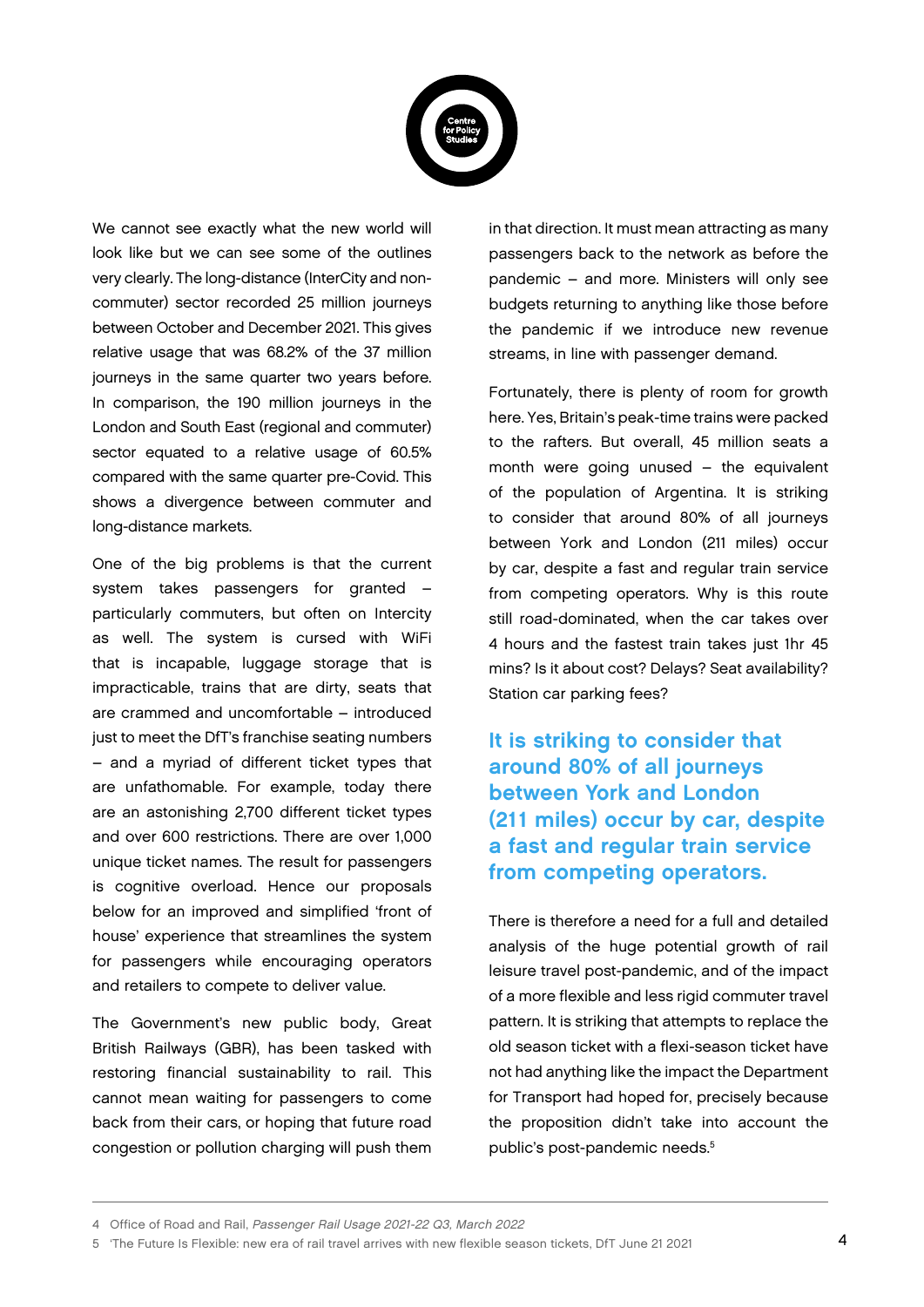

To future-proof such products, it is instead essential that the DfT brings some new thinking to the table. But do civil servants really know what passengers need and want? The DfT would do much better to ask the Train Operating Companies (TOCs), which will retain responsibility for running the trains and will be closest to passengers.

### For innovation to return to the rail network, GBR must foster a culture where the best ideas are rewarded and barriers to success are actively removed.

We also need the Treasury to come out from the shadows and for civil servants to have more faith in rail innovators and leaders in technology, whether in retailing, service provision or on-board services. The new GBR should be at the heart of this. The future role for technology is immense in cost cutting, rail maintenance and replacement of increasingly obsolete processes. A major criticism of the train franchise system was its regrettable culture of divide and conquer. The correct use of return on investment assessments was rare, and a culture was rife of piloting many projects with government-led grants, only for there to be little or no plan to carry the best innovations forward.

For innovation to return to the rail network, GBR must foster a culture where the best ideas are rewarded and barriers to success are actively removed.

We need to start thinking about the railway network as one system and accept that efficiencies can be made and services significantly improved. In moving away from the franchise model where each TOC ran its own systems, processes and staff, it is easy to see where quick improvements can be made.

For the railways to flourish, the Treasury must also reconsider its tendency to increase fares year on year. Raising fares does not necessarily increase revenue; on some routes the best way to increase revenue is to reduce fares and increase competition and choice. Other countries like Sweden, where dynamic fares are used to flex pricing on a single leg, should be studied and assessed to see what learnings can be adopted.

#### Winning back passengers with a new simple retail offer

The age of the rigid 'season ticket' is no more. But that can be a very good thing. Whereas a paper season ticket has to be bound by the traditional parameters of the journey origin and destination, and the peak/off peak times for when it is intended to be used, the use of technology can offer passengers the flexibility that they are now expecting. Tracking a customer's journeys over time as part of an account-based ticketing proposition would permit savings to be applied whether based on repeat journeys, general use of the railways or distance travelled in a given period. The offer could be flexed between winter and summer and ad hoc benefits could also be applied.

High peak pricing should be abolished, which will help commuting and business travel volumes to recover.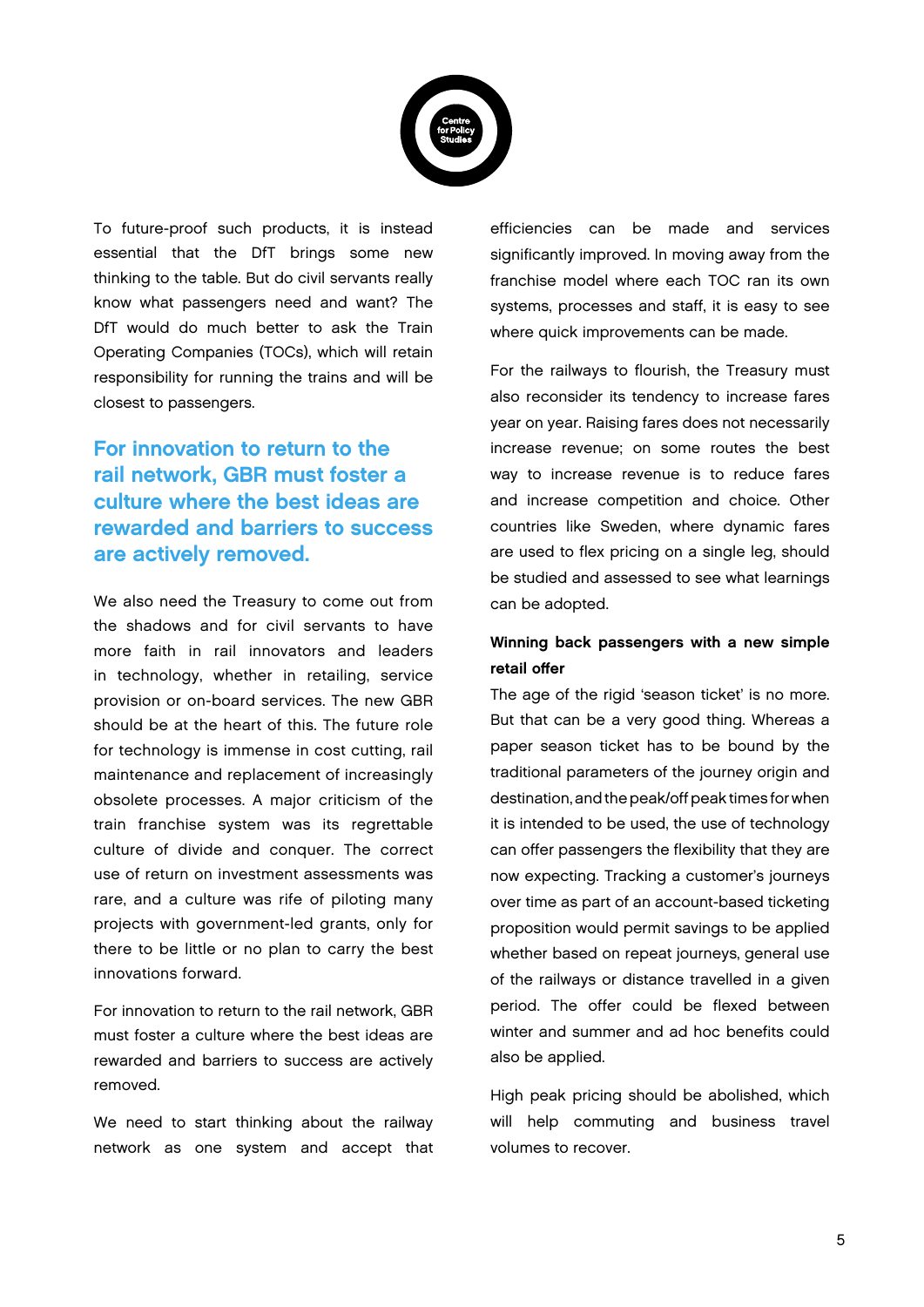

It should be accepted in this new world that someone will travel for leisure but work during the journey. One excellent suggestion is that, whether they are travelling for work or leisure, passengers should be able to earn and claim 'Rail Miles', which could be redeemed for future cheap travel, on-board refreshments and upgrades. This will help deliver new rail users and encourage and reward passenger loyalty.

While long-distance rail now clearly represents the alternative to short-haul flights, with comparable end to end timings and the better use of leisure fares (see fast LUMO services on the East Coast Mainline (ECML) between London King's Cross and Edinburgh), we are still yet to see domestic rail used to complement longhaul flights. The value to the passenger of a trip from London to Manchester when flying in from New York is vastly different to the day tripper or commuter. Having specific fares that can be sold by airlines or travel agents as through fares would be hugely valuable in growing this as yet untapped market. Linking this up with High Speed Rail through to Europe will also bring with it other benefits to the UK economy.<sup>6</sup>

One of the most important issues to address is the incoherent smart ticket offering facing the consumer, which is both unnecessarily expensive and incomplete.

Consider the suggested introduction of contactless ticketing across the national network. Is a London ticketing model really the right one for the rest of Britain, where many stations do not have barriers or are unmanned, particularly outside urban areas? Isn't this model already out of date now anyway – even

in London? It's worth pointing out that the ITSO technology used in smart cards was 15 years old at the time of their introduction (which cost £54m, plus another £80m for the wider rollout). Passengers weren't even asked, or effectively surveyed.

One of the most important issues to address is the incoherent smart ticket offering facing the consumer, which is both unnecessarily expensive and incomplete.

No two retail technologies are moving faster than mobile and remote payments. So, if we can already see a future where bank cards will be a virtual asset that sits on your mobile phone, which in turn is a powerful mini-computer that already has the ability to track you and pull a ticket from the cloud, why would we put a single spade in the ground developing a contactless system that has a dependency on vast arrays of new hardware such as expensive station barriers in thousands of unmanned and smaller railway stations across Britain? Consider what consumers can now enjoy in an Amazon Fresh store where shoppers download the app, collect their items and then leave without facing any physical payment checkout process.

In other words, we must avoid the trap of spending money on yesterday's technology. Current ambitions of bringing forward pay-asyou-go (PAYG) to the North and the Midlands, budgeted at a widely publicised £360m, are a real concern. The London Oyster programme was created at a time when physical hardware

6 'The Right Track – Delivering the Conservatives' Vision for High Speed Rail' Tony Lodge, Bow Group 2010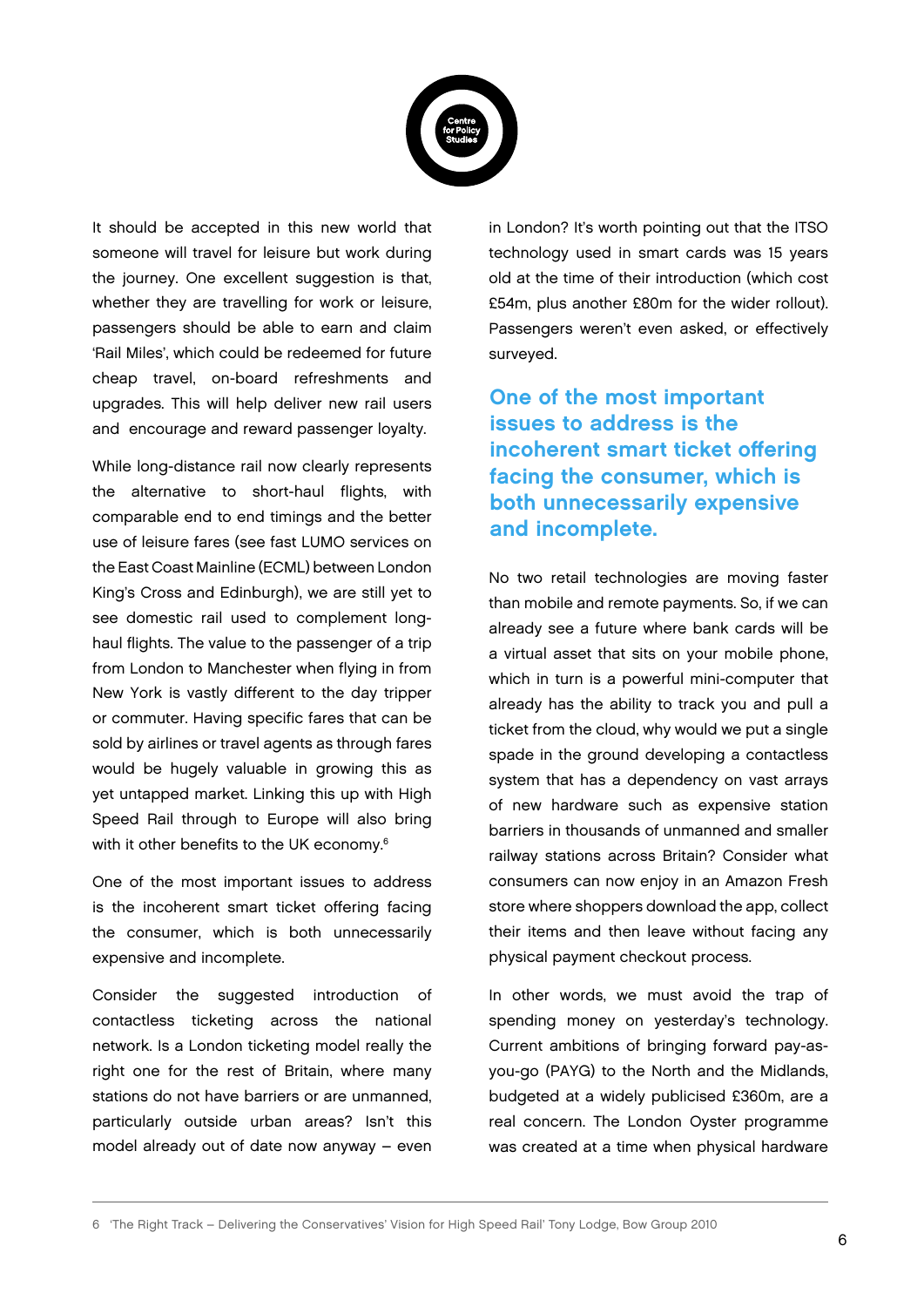

was the only option (2003), but a modern 'ticket in the cloud' solution would prove to be substantially cheaper. The cloud option also allows for decades of advancement and improvement going forward as passenger behaviour, infrastructure and expectations change, not to mention new innovations and offers from operators.

## If operated correctly with innovation leading the way, GBR can play a huge part in addressing rail's revenue, investment and ridership challenge.

We also need to think about GBR itself. Under the new plans, GBR will run and plan the rail network from 2023/4. Under its GBR banner, the Government plans to provide multi-channel rail retailing and information to all rail passengers, enabling the Government through this arm's length body to operate as a Third Party Retailer.

It is intended that this will face competition from other rail ticketing suppliers – as should be the case.

If operated correctly with innovation leading the way, GBR can play a huge part in addressing rail's revenue, investment and ridership challenge. As well as bringing forward a leading national retail proposition that must provide access to the lowest fares such as 'on the day advanced tickets', it will be crucial to provide clear and consistent customer information. Since the late 1990s numerous TOCs have delivered innovative and ambitious retail propositions. but these have been siloed into their own route and services.

There now exists the opportunity to bring together these many innovative projects that are proven and have worked well to date so to maximise attraction for the new 'flexi' passenger. The new GBR website should display the price and forward availability of empty seats across all services with a calendar view for the whole of the journey horizon to maximise their sale, demand and revenue at all times. Better pricing to match the market and fill capacity creates more fare revenue. There should also be proactive compensation for customers when things go wrong.

Whether it be regional, long-distance domestic or international, GBR will have to offer a more inclusive railway with real time and relevant information being pushed to customers and when things go wrong, for those same customers to be proactively compensated. And as TOCs transition from retailer to operator only, the HS2 shadow operator will also need to transition its retailing arm across to GBR to ensure that it can be fully integrated in to GBR's future digital offering.

#### 2. MORE CHOICE MEANS MORE RIDERSHIP AND REVENUE

One of the most striking facts about the new post-Covid world is that it is showing the benefits that come with competition on the rail network, something that I have argued for before in various CPS papers.

Using the same metrics as above – comparing usage between October and December of 2021 with the pre-pandemic period – we find that London North Eastern Railway (LNER), running long distance between London, Yorkshire and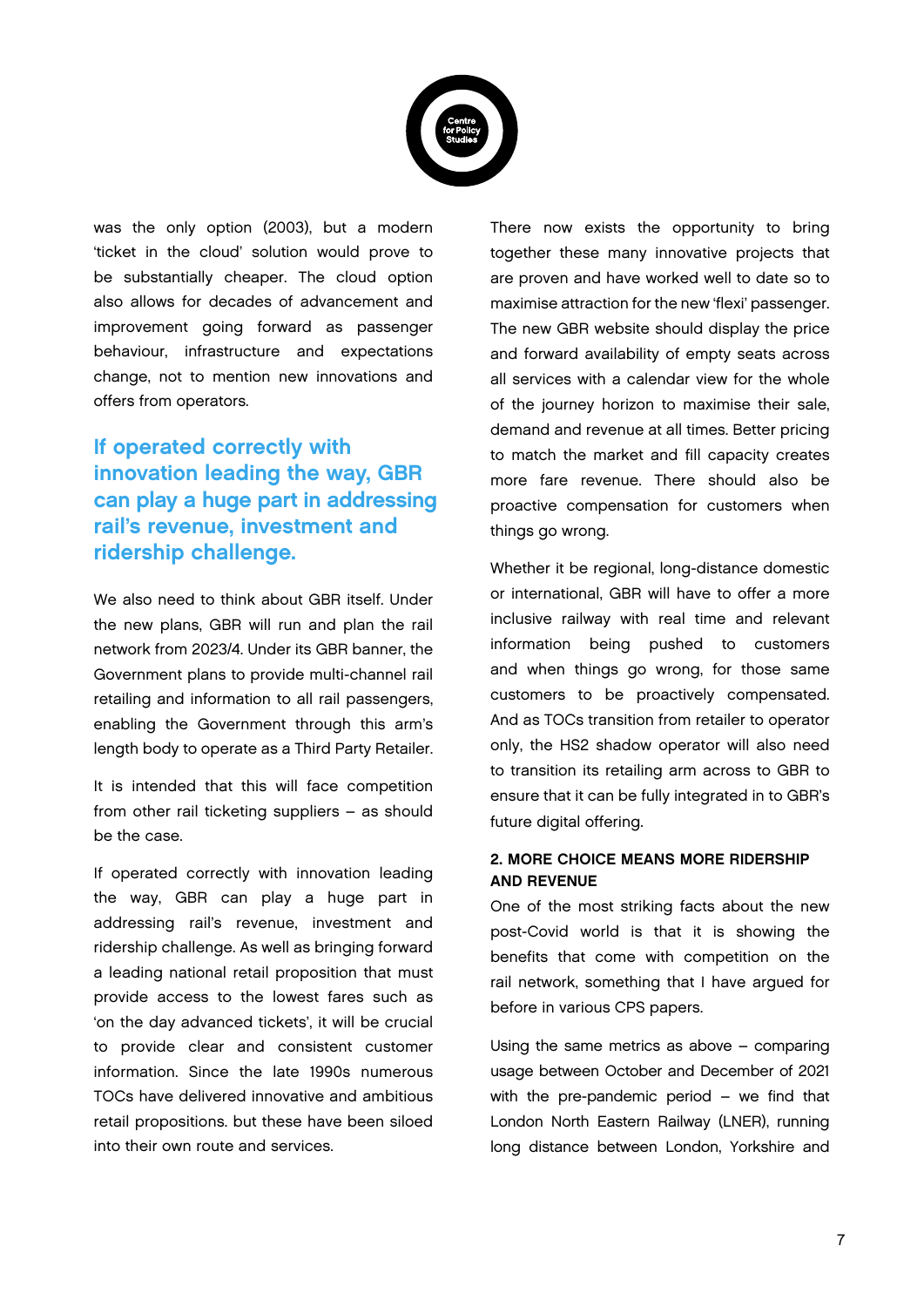

Scotland, recorded a significant relative usage of 83.6%. By contrast, Chiltern Railways (the commuter route into London Marylebone) had a relative equivalent usage of just 55% and the large South Western Trains franchise (into Waterloo) scored 59%. Similarly, the large Southeastern commuter franchise into Victoria registered just 58% and Govia Thameslink just 55.2%.

LNER was not alone. Other long-distance open access operators who compete with it on the East Coast Main Line, Hull Trains and Grand Central, recorded similarly high levels of relative usage (83.2% and 73.4% respectively).<sup>7</sup>

When the old British Rail was broken up, the franchising system created, in effect, a series of local monopolies. In 2013, in 'Rail's Second Chance', the Centre for Policy Studies made the case for a different kind of rail competition: open access.<sup>8</sup>

Open access operators are train operating companies that take on the full commercial risk for their services by purchasing individual route slots on the rail network. They receive no subsidy and pay no premium to Government. Open access train companies identify an opportunity to run a rail service which they believe can be better delivered, such as a faster, more direct service to a city or town which endures poor, slow or non-direct services. They take the risk to grow a new rail market – and consistently come top in passenger satisfaction surveys.<sup>9</sup>

The Competition and Markets Authority (CMA) subsequently endorsed this approach – and to see why, you only have to look at the difference between the two main lines from London to Scotland: the ECML<sup>10</sup> and the West Coast Mainline (WCML)<sup>11</sup>. As per the figures above, for the three months up to the end of December 2021, Avanti West Coast – which runs InterCity trains on the WCML – reached just 63.2% of pre-COVID usage.

One of the most striking facts about the new post-Covid world is that it is showing the benefits that come with competition on the rail network, something that I have argued for before in various CPS papers.

Unlike on the WCML, the ECML's governmentrun LNER trains face stiff competition from three other open access operators.<sup>12</sup> Between them, they are responsible for 20% of services on this line<sup>13</sup>

Even before the pandemic, it was clear – and widely accepted – that the ECML experiment has led to more passengers, lower fares, more choice, more routes served, happier passengers, more revenue and greater connectivity, which complements the Government's 'Levelling Up' agenda. For example, an Anytime return ticket from Newark to London (1hr 29 mins) on the

<sup>7</sup> Office for Road and Rail, Passenger Rail Usage 2021-22 Q3 - March 2022

<sup>8</sup> Rail's Second Chance – putting competition back on track – CPS 2013, [Link](https://cps.org.uk/research/rails-second-chance/)

<sup>9</sup> Transport Focus surveys consistently show open access operators are the most popular across the network

<sup>10</sup> The East Coast Main Line connects London King's Cross with Yorkshire the North East and Scotland

<sup>11</sup> The West Coast Main Line connects London Euston with the West Midlands, the North West and Scotland

<sup>12</sup> LNER (79% of line capacity) competes with Grand Central (9%), Hull Trains (7%) and Lumo (5%) open access services on the ECML

<sup>13</sup> Commons Written Parliamentary Answer, 16 March 2022, ref: UIN136498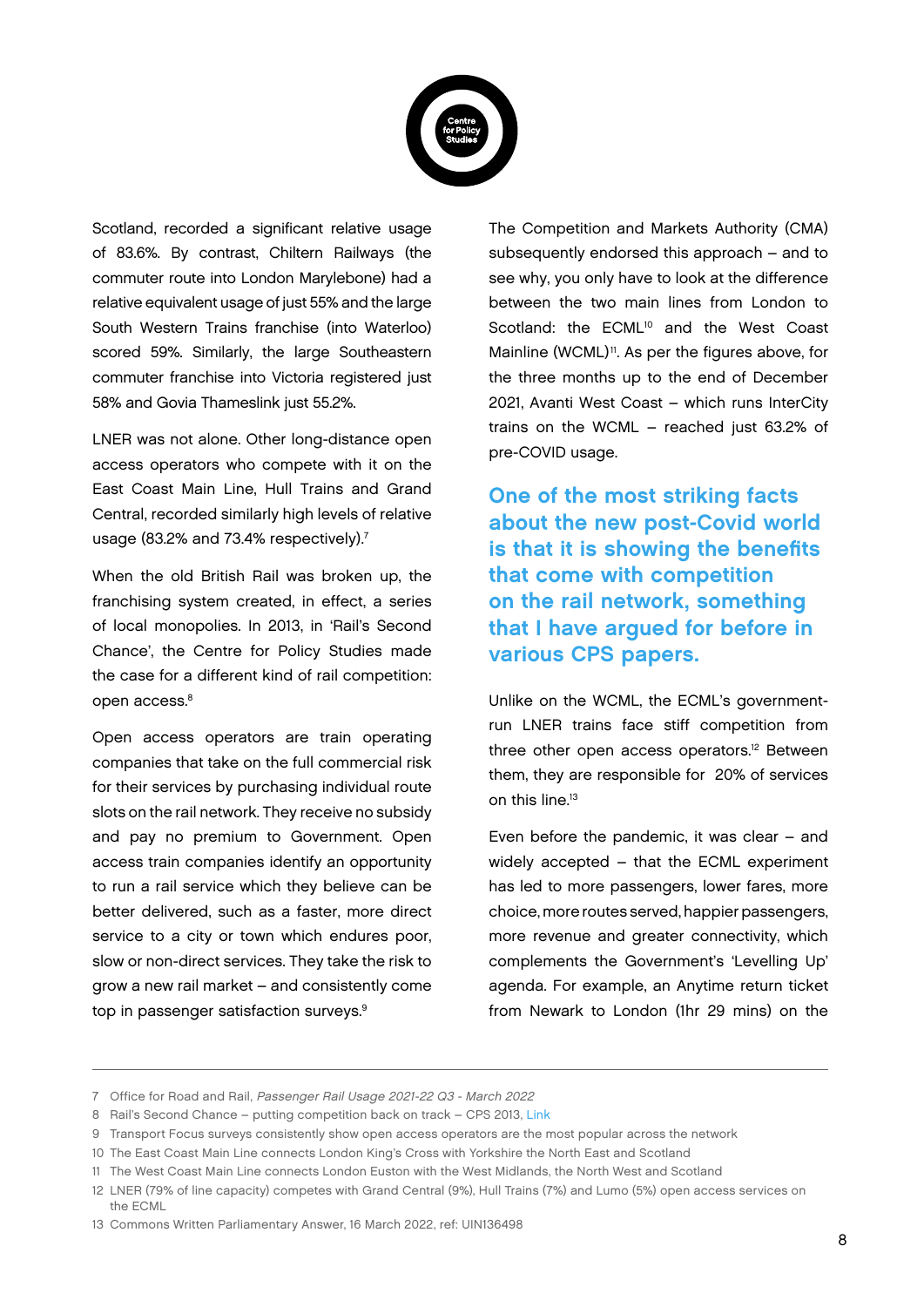

ECML costs £166, while a comparable Anytime return ticket from Derby to London (1hr 31 mins) on the Midland Mainline costs £211.50. Even more impressively, an Anytime return ticket from Newcastle to London (2hr 53 mins) on ECML costs just £118 with the low-cost LUMO service.

It is a scandal that on Britain's other three Intercity lines – Great Western, West Coast and Midland Mainline – there is still just one monopoly operator. Alarmingly, however, the Williams-Shapps White Paper makes limited reference to open access competition – though it does state that 'there will be the potential for new open access services to be exploited in the future where spare capacity exists.<sup>'14</sup> Today, open access operators provide just four per cent of long-distance high speed services nationally.<sup>15</sup>

## Despite the impact of the pandemic, the InterCity leisure market has remained comparatively robust and is growing quickly.

Ministers must do more to encourage new open access applicants to come forward and provide competition across Britain's three other main lines where there is no open access competition. Furthermore, when HS2 opens it should have two competing rail operators – not one, as presently planned. The same should apply to HS1 between London and Paris, where Eurostar has enjoyed a monopoly for far too long.

Despite the impact of the pandemic, the InterCity leisure market has remained comparatively robust and is growing quickly. This rail leisure market must now be better prioritised and exploited so to both cover some of the losses endured from the collapse in commuter revenue, and also to complement the Levelling Up agenda. Embracing open access would be a powerful way to do that.

#### 3. BOOSTING RAIL FREIGHT TO HELP THE ECONOMY AND THE ENVIRONMENT

The freight sector was privatised at the same time as the passenger network (1993), but has had to endure huge changes in its customer base, especially in the energy sector. As recently as 2012, it was moving up to 30 million tonnes of coal a year between mines, ports and power stations. This huge market has now largely disappeared, as carbon taxes have forced coal power off the electricity generating system.

Consequently, rail freight has accepted the need for radical change and the need to successfully identify, establish and grow new long-term markets. These include the movement of shipping containers from ports to customer (known as intermodal); transporting construction materials; and other more traditional markets across energy, raw materials and steel.

There is, however, huge scope to grow rail freight – especially given the boom in online shopping and consequent movement of parcels and bulk retail purchases from retail hubs to distribution centres and customers.

As the chart on the following page shows, the total amount of freight lifted by rail has recovered since the pandemic, but remains essentially flat.

<sup>14</sup> Williams-Shapps Plan for Rail, p58

<sup>15</sup> Commons Written Parliamentary Answer, 16 March 2022, ref: UNI136499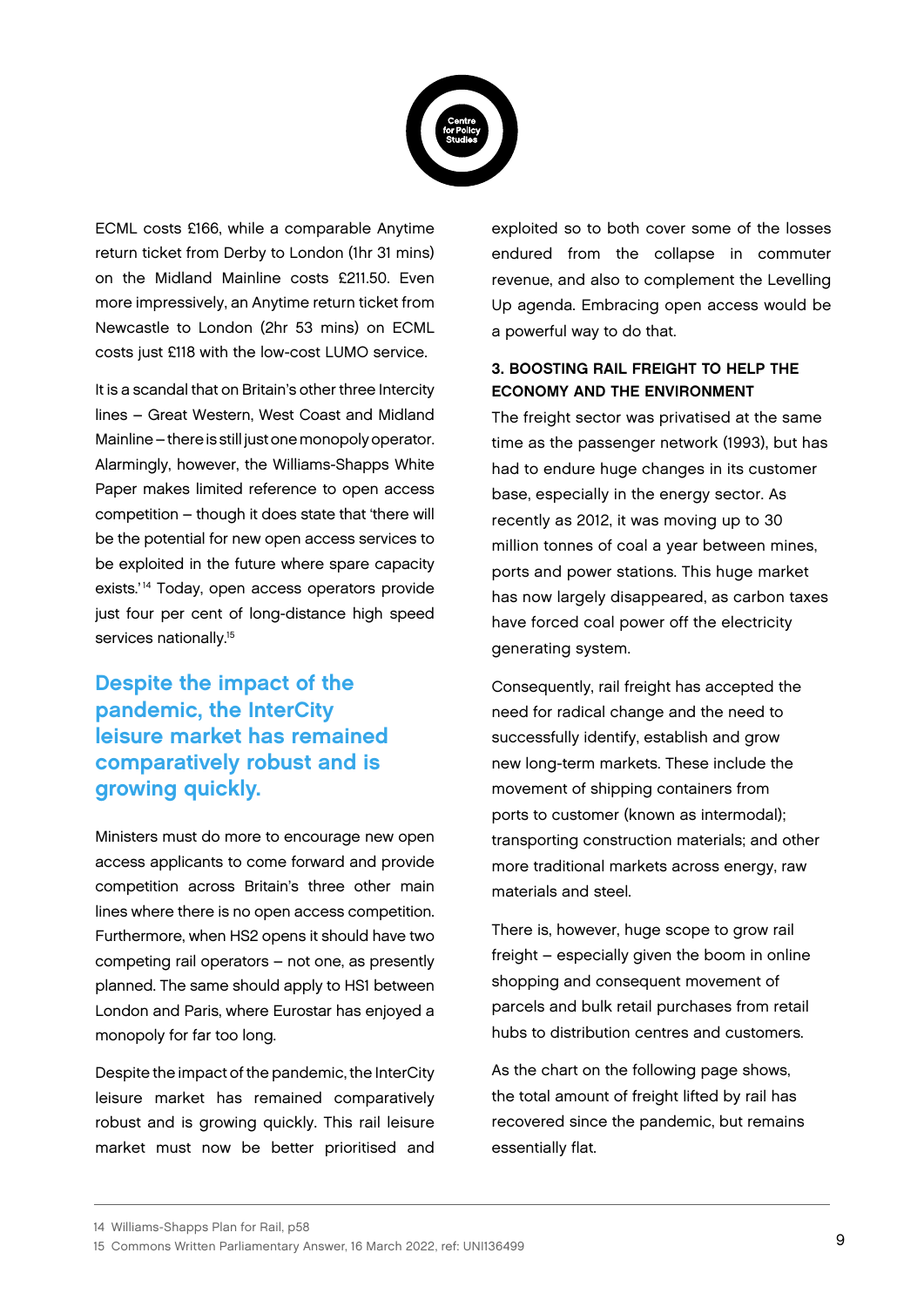



Source: Freight moved (billion net tonne kms), Great Britain, 2016-17 Q1 to 2021-22 Q2<sup>16</sup>

For rail freight to thrive, GBR needs to work with ambition to provide the capacity for growth on the network, working with the private sector freight operators and customers to deliver new services. This may require rebalancing the use of capacity between passenger and freight at some times of the day and encouraging more services at weekends and at night.

Freight trains need to be longer and more efficient, and there need to be more terminals across the country to help customers move to rail.<sup>17</sup> Government must also deliver on its promises to set a compelling and ambitious freight growth target for GBR. Ambitious new targets should be set to incentivise the private sector to treble the amount of freight it carries by rail, especially as road pricing and other pollution limits are proposed.

There is also the potential for considerable private sector investment in new equipment and facilities as rail freight grows. This needs to be supported by an effective land use planning system which protects such land for logistics and industrial use and is responsive to market needs. Rail use should also be encouraged for new infrastructure development, and for large-scale new businesses such as giga-factories.

There is also an environmental component to this – as with the rail system more broadly. The carbon footprint across transport accounts for 27% of UK  $CO<sub>2</sub>$  emissions. Anything which can be done to make rail freight more attractive will not just deliver badly needed revenue to the rail industry, but help deliver on the Government's Net Zero ambitions. And moving freight by rail instead of road reduces CO<sub>2</sub> emissions by up to 76%.<sup>18</sup> It is three to four times more fuel efficient than HGVs and on average rail freight trains emit around a quarter of the CO2e emissions of HGVs<sup>19</sup>

#### 4. MODERNISING AND DECARBONISING THE RAILWAYS

One of the major successes of the privatised era was the ability to bring in private investment to improve the railway. Thousands of new trains, financed privately, have been built, enabling the removal of slam door trains in the South and outdated 'Pacer' trains in the North. Such changes have allowed for major strides forward in accessibility, passenger comfort and satisfaction.

18 Rail Freight Group

<sup>16</sup> Freight rail usage and performance, 2021-22 Quarter 2

<sup>17 &#</sup>x27;New 775m long freight trains begin operating on UK rail network', Global Railway Review, June 2021, [Link](https://www.globalrailwayreview.com/news/124322/775m-long-freight-trains-uk-rail/)

<sup>19</sup> Rail Environment Policy Statement, Department for Transport, July 2021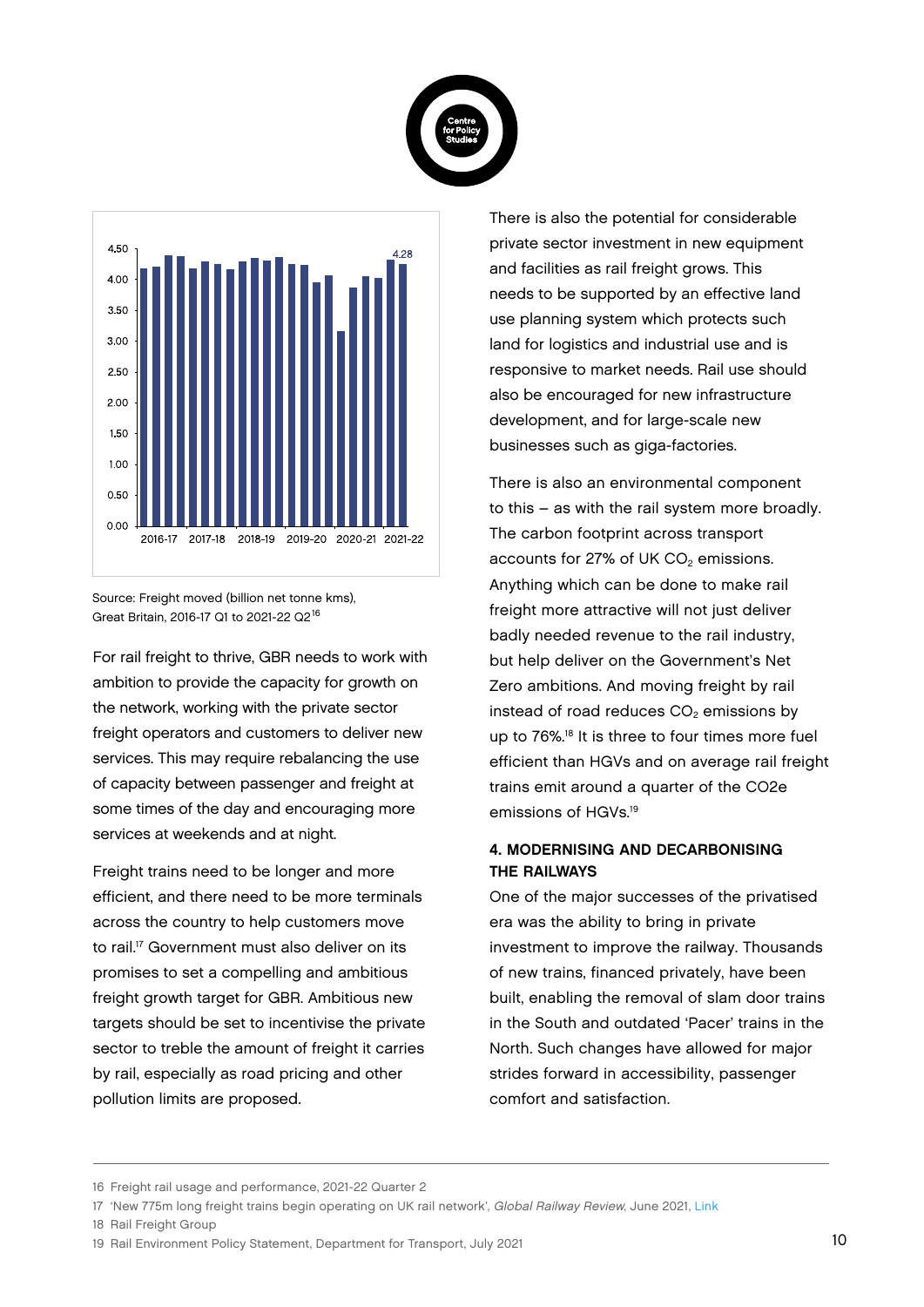

However, private investors are keen to go further and invest in rail infrastructure. A promising new initiative was launched by the Government in 2018 to capture this appetite, named 'Market Led Proposals'.<sup>20</sup> This recognised that Government did not have a monopoly on good ideas, and invited private parties to bring forward proposals for investment in rail infrastructure. Unfortunately, this initiative has stalled. Government has proven slow to engage and still has not set out any timescale or process to progress the initiative.

A depressing case study of the DfT's failure to both encourage and embrace private sector infrastructure rail funding is the on/off plan to electrify the 70 miles between Selby and Hull in Yorkshire. The Government backed the plan in 2015, then dropped it in 2016 – even

though it involved £94m of privately funded investment.<sup>21</sup> The project was then revived, but then failed to make it on to the shortlist of approved schemes.<sup>22</sup>

GBR has an objective to encourage private sector investment. So reviving the Market Led Proposals is an obvious first step. Rail needs to get back to a mixed economy of investment, with government money focused on policybased mega-projects and levelling up schemes, while encouraging the private sector to invest in financially viable infrastructure and new station schemes in the south.

This is particular important given the financial constraints the Government is under – and the environmental impact of such schemes.

As mentioned above, the transport sector is responsible for just over a quarter of Britain's



Source: Greenhouse Gas emissions by transport mode, 1990 and 2019<sup>23</sup>

<sup>20</sup> https://assets.publishing.service.gov.uk/government/uploads/system/uploads/attachment\_data/file/919245/rail-market-ledproposals.pdf. [Link](https://assets.publishing.service.gov.uk/government/uploads/system/uploads/attachment_data/file/919245/rail-market-led-proposals.pdf)

<sup>21</sup> Hull-Selby rail electrification project rejected - BBC News. [Link](https://www.bbc.co.uk/news/uk-england-humber-38004362#:~:text=Plans%20to%20electrify%20the%20rail,112km)%20of%20track%20in%202013.)

<sup>22</sup> Fears Hull to Selby rail line electrification may never happen – Hull Live (hulldailymail.co.uk). [Link](https://www.hulldailymail.co.uk/news/hull-east-yorkshire-news/fears-hull-selby-rail-line-5909221)

<sup>23</sup> Transport and Environment Statistics, Department for Transport, Autumn 2021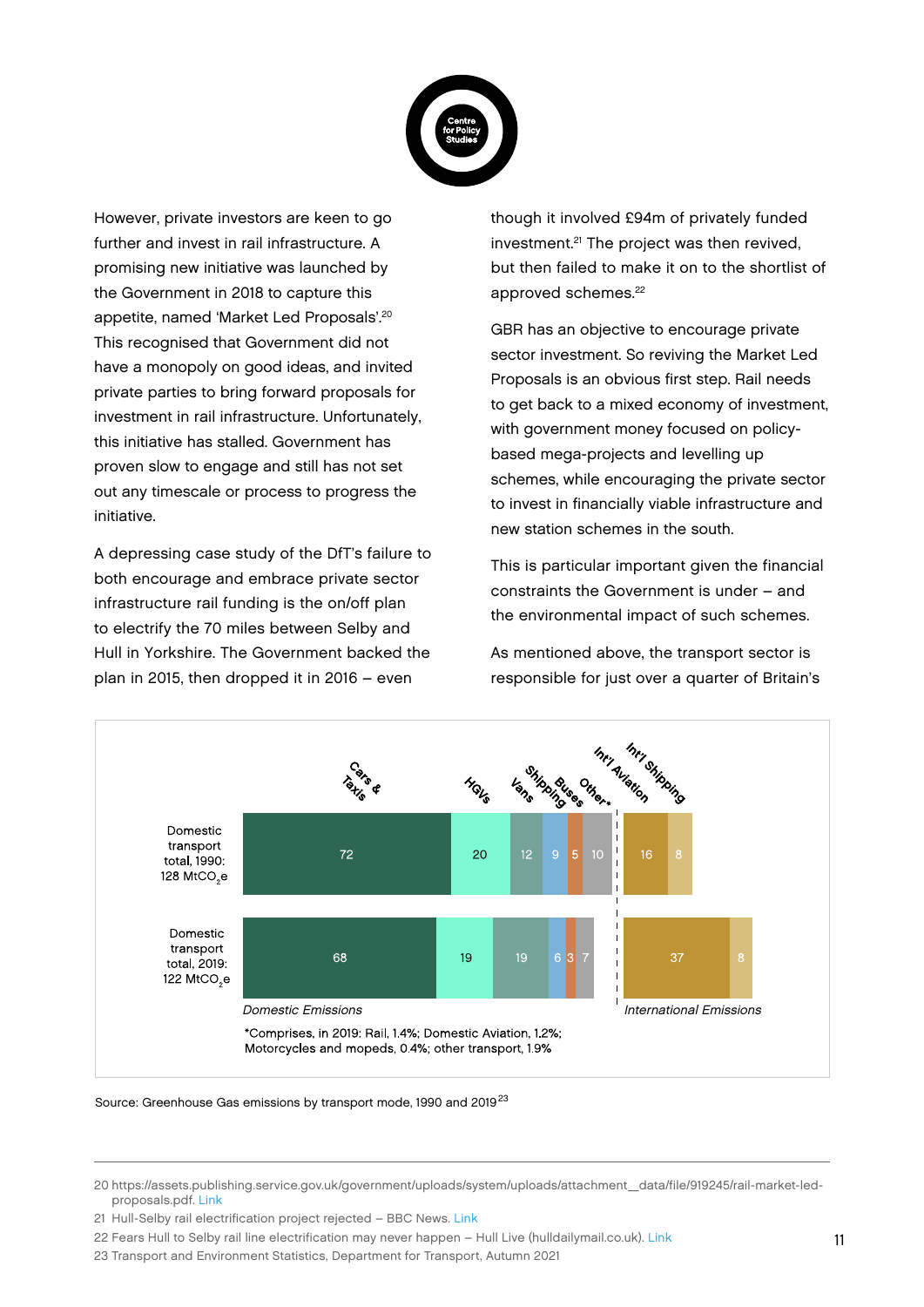

CO<sub>2</sub> emissions, at 27%. Of this, road transport vehicles represent 91% of the total. Rail represents just 1.4% – despite a doubling in rail passenger travel between 1994 and 2017.The European Environment Agency suggests that rail travel creates 14 grams of CO2 emissions per passenger mile, compared with 158 grams by car and 285 grams by plane. Take the Eurostar between London St Pancras and Paris instead of the plane and you will cut more than 90% of the emissions.

The environmental case for getting passengers back on track is clear but prices continue to undermine the consumer case. Again, this is where advanced modern ticket retailing will play a key part, but Government must also understand that rail is a golden solution to help meet its wider Net Zero ambitions.

Rail electrification remains crucial, and is the best answer for many routes (though there are those that will be reliant on diesel power for decades to come). However, electricity supplies need to be a great deal cheaper and more reliable: ironically given subsequent events in the energy market, one of the UK's biggest rail freight operators, Freightliner, took the unprecedented step in October of switching from electric to diesel trains due to high power costs, which had raised operating costs by 210%. The company said it needed to replace electric freight services with diesel in order to maintain a 'cost-effective operation for transporting vital goods and supplies across the UK'.

A more pressing problem with electrification is that the Treasury is reluctant to fund it –

especially given the massive amounts it is already having to put into propping the rail network up after the pandemic. We share this concern. The taxpayer cannot be simply asked to cover all lost revenue post-Covid.

The European Environment Agency suggests that rail travel creates 14 grams of  $CO<sub>2</sub>$ emissions per passenger mile, compared with 158 grams by car and 285 grams by plane.

The implication of the emissions statistics above, however, is that any form of rail is better for the planet than road transport. So if the Treasury wants to save money on the network, this could be one option – delaying, rather than cancelling, the electrification process. But also, where there is a strong case for using private investment, using it to plug the gap to make sure any delays to electrification are as limited as possible.

Aside from electrification efforts, diesel trains must be encouraged to switch from standard polluting fossil diesel to alternative fuels such as drop-in HVO green diesel.<sup>24</sup> This alone can slash air particulate emissions (particularly in urban areas/stations) and CO2e by 85% and 90% respectively.<sup>25</sup> Into the future, hybrid and new hydrogen trains will emerge – but supporting a viable and practical transition for existing diesel trains now is key, particularly in the rail freight sector.

24 RAIL Magazine, 'Freightliner claims emissions success' December 2021

25 The Leader of Westminster City Council called for cleaner diesel trains and air at Marylebone, October 2021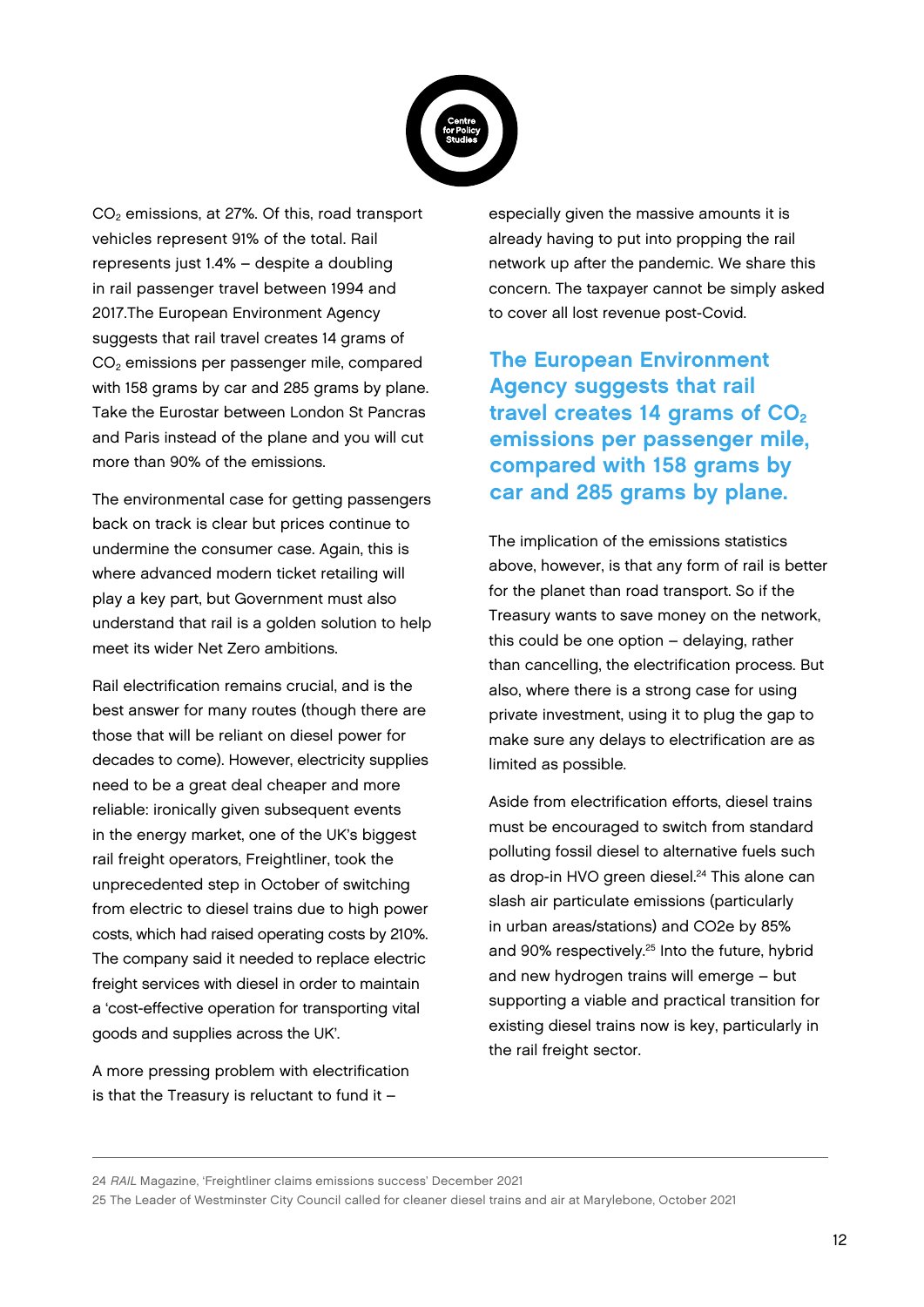

#### **CONCLUSION**

Britain's railways have been through many landmark reforms over the years. This year marks the 60<sup>th</sup> anniversary of the Beeching cuts being passed into law, and 30 years since the Conservative White Paper that led to the end of British Rail and ushered in a new period of growth for the network.

The Williams-Shapps Plan for Rail was already set to write a new chapter in the history of Britain's railways. But the shattering impact of the pandemic has made the need for change both immediate and overwhelming.

Despite the damage done to the network, this moment represents a huge opportunity to reset and reboot the railways – to reshape it around the needs of customers, with modern ticketing and timetables that reflect their new needs and new patterns of work and life. If we are too timid, or cling to old ways of working, we risk a spiral of underinvestment and decline both in ridership and revenue. If we get it right, we can not only save but grow the rail network – by improving the customer retail and travel experience, harnessing the power of open access competition, attracting private investment, and helping save the planet in the process.

Passenger expectations have changed on the emerging leisure-led railway and the industry must change with them. Choosing to travel by train is no longer a necessary part of working life. Today the railways are oversupplying a commuter market that has not come back and we are undersupplying growing leisure demand. Timetables, rolling stock provision and the retail offer must reflect this change in consumer demand and help it to grow.

The move to GBR must be an opportunity to meet and build a different railway. It must attract people who are not currently using trains and do not even consider them. Commuters are travelling less often, they're travelling at different times and using different tickets. As a result they are spending less.

It's time to change track and create a new customer base on top of what remains – then go full steam ahead. More innovation, competition and radical ambition will be key.

We are at a historic make or break moment for Britain's railways. Passengers are reassessing how they travel and what for; if rail is to retain and grow its competitive edge against road and aviation then it must change and improve now – just at the very point in time when the Government and by extension the taxpayer can least afford it. It is clear that the rail industry, more than at any time in its history, has to be lean, efficient and innovative.

If rail does not compete better, giving passengers a better retail and travel offer, then Government will need to increasingly subsidise a network which endures declining passenger numbers and standards – a situation last endured under the nationalised British Railways between 1960 and 1995.

This would necessitate the closure of railway lines – or a penny on income tax to support an additional £6bn annual extra subsidy, or higher fares to maintain existing services. The future is clear even if we don't like it. Either we do more for less, or the Government will have no choice but to offer less service at more cost as the network sinks into a downward spiral of less passenger income leading to further reduced investment.